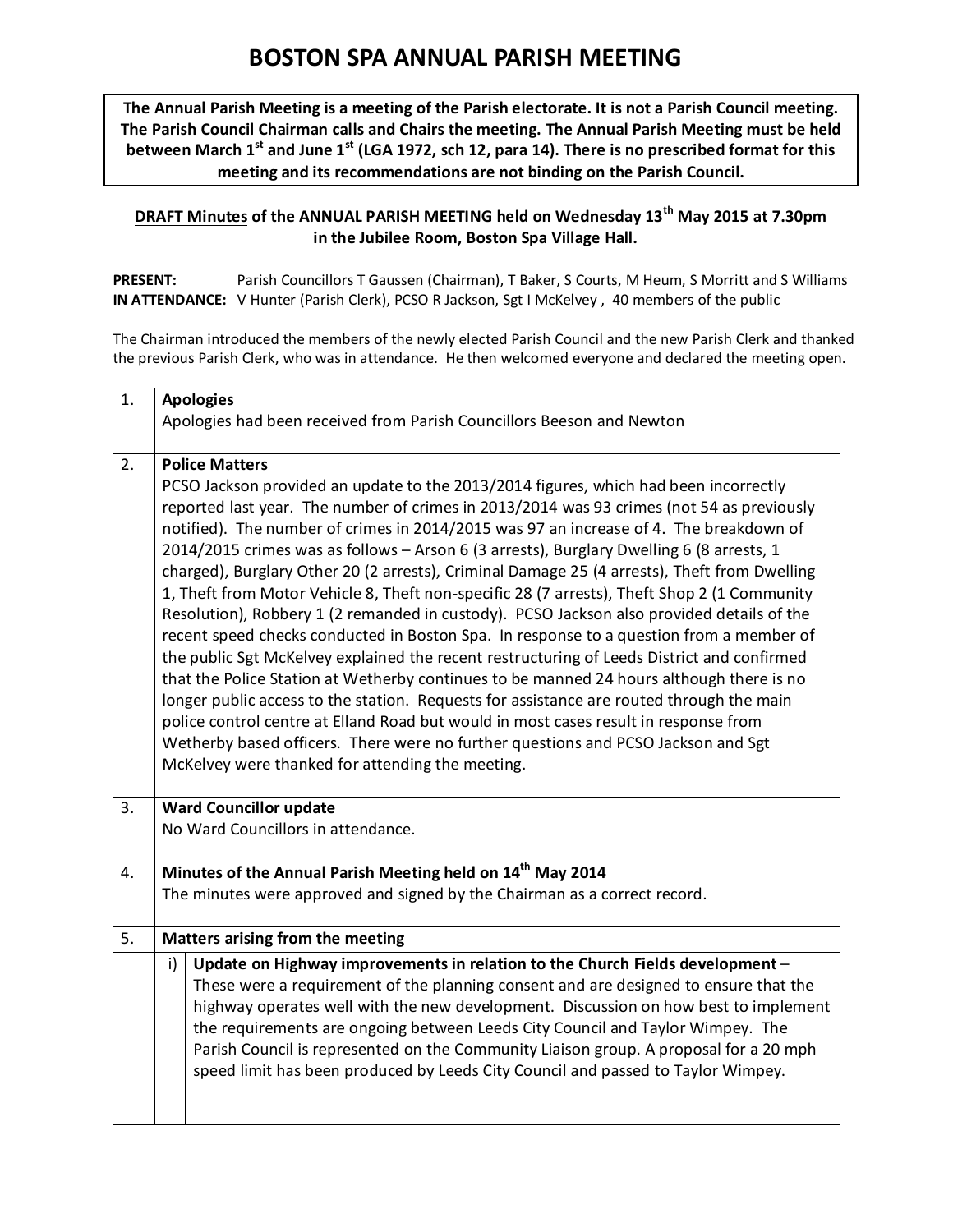|    | ii)       | Update on Tesco application for the Crown Hotel - Residents were notified that Tesco                                                                                                          |
|----|-----------|-----------------------------------------------------------------------------------------------------------------------------------------------------------------------------------------------|
|    |           | has now withdrawn from their planning application (before the application was<br>determined) and have told the Wetherby News that they no longer plan to open a store                         |
|    |           | in Boston Spa. There is a rumour another supermarket may be interested in the site.                                                                                                           |
|    |           | The Chairman explained the process by which local communities can apply for buildings                                                                                                         |
|    |           | to be registered as an Asset of Community Value. If an application was successful the                                                                                                         |
|    |           | body applying for the registration would be given six months to raise the funds to buy the                                                                                                    |
|    |           | asset before any alternative application would be considered.                                                                                                                                 |
|    | iii       | Update on Grove Road planning application - A decision is now due in early June. The                                                                                                          |
|    | $\lambda$ | dismissal of the Farsley appeal had given grounds for optimism as dismissal was on the                                                                                                        |
|    |           | grounds that Leeds CC had demonstrated a satisfactory 5-year land supply. However, the                                                                                                        |
|    |           | applicants have now applied for a judicial review of the Farsley decision so the position<br>remains uncertain.                                                                               |
|    |           |                                                                                                                                                                                               |
| 6. |           | Neighbourhood Plan for Boston Spa - Geoff Shaw - Chairman, Boston Spa Neighbourhood                                                                                                           |
|    |           | Plan Steering Group presented an update of the work since the last meeting.                                                                                                                   |
|    |           | Geoff reported that the Group was now nearing the end of a long journey, during which they                                                                                                    |
|    |           | had faced many obstacles, not least of which was the need for the policies within the Plan to                                                                                                 |
|    |           | be in accord with Leeds Core Strategy. In particular the delay by Leeds in agreeing their Site                                                                                                |
|    |           | Allocations has caused delays to the Plan. It is anticipated that a Plan summary will be                                                                                                      |
|    |           | circulated before end of June and exhibitions are planned for 3 <sup>rd</sup> and 4 <sup>th</sup> July. The                                                                                   |
|    |           | Neighbourhood Plan Group is keen that as many as possible attend the exhibition particularly                                                                                                  |
|    |           | the young. With this in mind competitions are being organised within the local schools.                                                                                                       |
|    |           | Following the exhibitions a questionnaire will be issued. The key question will be $-$ do you                                                                                                 |
|    |           | agree with our policies, plans and aspirations? Geoff confirmed that Leeds have been<br>impressed with the level of consultation undertaken to date. A finalised plan will be                 |
|    |           | produced taking into account any required amendments. It is anticipated that a referendum                                                                                                     |
|    |           | will take place early in 2016, following which the Plan will become a binding document.                                                                                                       |
|    |           | Members of the public expressed thanks the Neighbourhood Plan Group for the work that                                                                                                         |
|    |           | had been done to get the Plan to its current state.                                                                                                                                           |
|    |           |                                                                                                                                                                                               |
| 7. |           | Update on the feasibility study for a Hydropower project and next steps - Councillor Susan                                                                                                    |
|    |           | Williams                                                                                                                                                                                      |
|    |           | Cllr Williams reported that Arup & Co had been commissioned to undertake a feasibility study                                                                                                  |
|    |           | (funded by the Government). Initial consultation had indicated the public were generally                                                                                                      |
|    |           | supportive of the proposal subject to sensitivity over the location. The feasibility study had                                                                                                |
|    |           | identified four possible sites of which only one (parallel with the Fish Pass) was acceptable to<br>the Environment Agency, whose approval is essential. Two types of turbine were considered |
|    |           | of which only one, an Archimedian screw is suitable. The feasibility study had identified that                                                                                                |
|    |           | financially the best return would come from a 100 kw turbine costing £1m to build, which                                                                                                      |
|    |           | would generate net revenue of approximately £48,000 per annum after repayment of                                                                                                              |
|    |           | borrowing costs. This income would be guaranteed for 20 years based on Government feed-                                                                                                       |
|    |           | in tariffs and then would require the electricity to be sold commercially. Cllr Williams advised                                                                                              |
|    |           | that a late stage the Environment Agency had introduced conditions that would reduce the                                                                                                      |
|    |           | flow make the scheme not financially viable. Discussions began with a company (Hydrosense                                                                                                     |
|    |           | Renewables), who are experienced in negotiating with Environment Agency. A Joint Venture                                                                                                      |
|    |           | with Hydrosense Renewables was considered but in the end it was decided that a                                                                                                                |
|    |           | straightforward land lease would be better. This would substantially reduce the risk to the                                                                                                   |
|    |           | Parish Council although would result in reduced revenue. The Parish Council has now                                                                                                           |
|    |           | appointed solicitors (paid for by Hydrosense Renewables) to draw up a Heads of Terms                                                                                                          |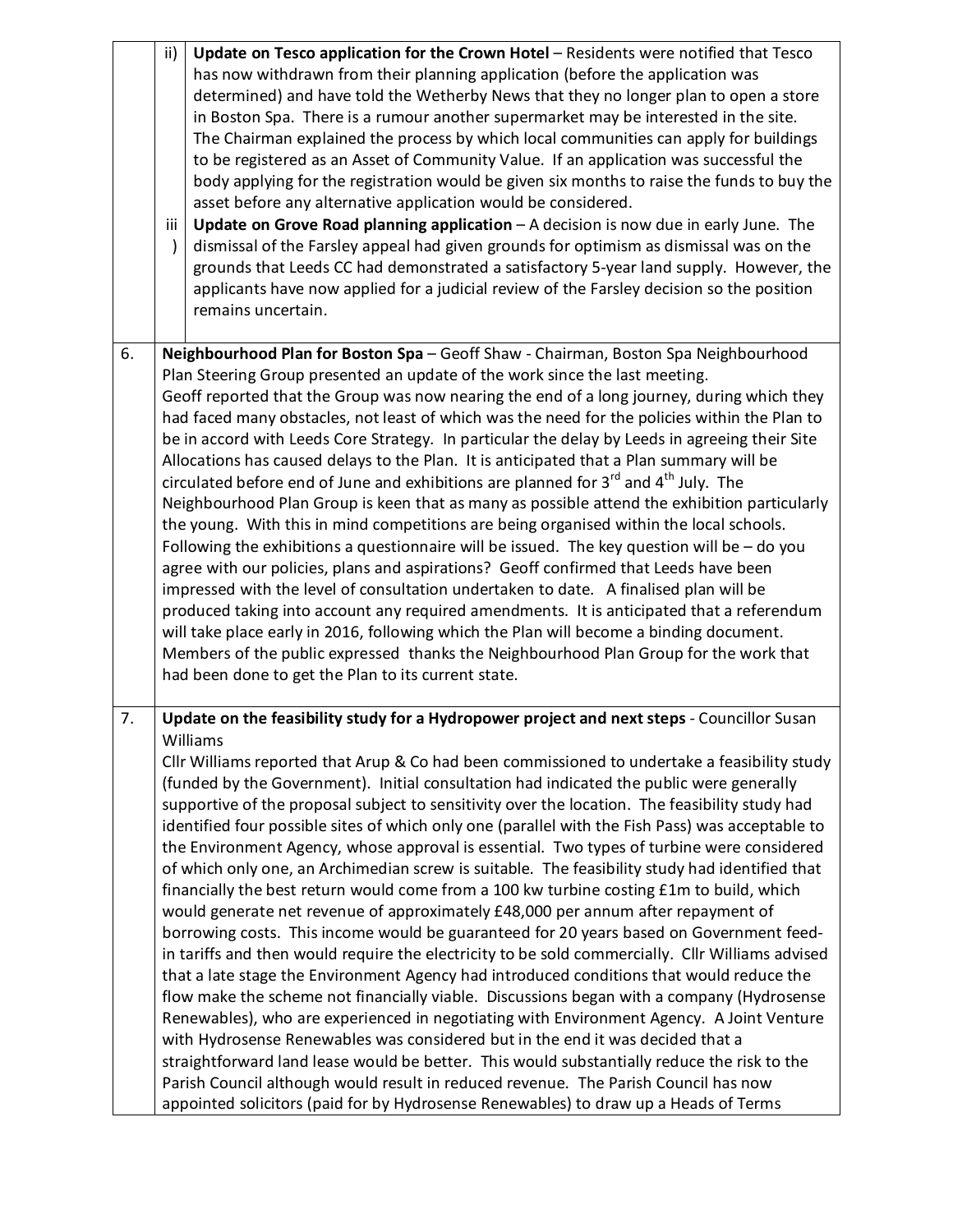|                                                                                                                                                                                                                                                                                                                                                                                                                                                                                                                                 | agreement, which will form the basis of the land lease agreement. The benefit of the land<br>lease agreement is that the Parish Council will receive a fixed income (currently estimated at<br>£12,000) index linked for the next 20 years followed by % of revenue from sale of electricity.<br>Cllr Williams reported that Hydrosense Renewables were keen to offer a Community Share<br>option for the scheme.<br>In response to a question from a member of the public, it was confirmed that planning<br>permission would be required for the scheme. Geoff Shaw confirmed that the project is in<br>line with Leeds Core Strategy.                                                                                                                                                                                                                                                                                                   |  |
|---------------------------------------------------------------------------------------------------------------------------------------------------------------------------------------------------------------------------------------------------------------------------------------------------------------------------------------------------------------------------------------------------------------------------------------------------------------------------------------------------------------------------------|--------------------------------------------------------------------------------------------------------------------------------------------------------------------------------------------------------------------------------------------------------------------------------------------------------------------------------------------------------------------------------------------------------------------------------------------------------------------------------------------------------------------------------------------------------------------------------------------------------------------------------------------------------------------------------------------------------------------------------------------------------------------------------------------------------------------------------------------------------------------------------------------------------------------------------------------|--|
| 8.                                                                                                                                                                                                                                                                                                                                                                                                                                                                                                                              | Stables Lane - future provision of facilities - open discussion<br>Cllr Baker confirmed that the Parish Council is keen to generate discussion over a period of<br>time on what should happen at Stables Lane once the ongoing insurance claim had been<br>successfully concluded. He outlined the current uses that were currently being made of the<br>facility - including successful tennis and bowls clubs, allotments, an outdoor gym and the<br>annual Gala. Suggestions that had already been made were for increased car parking, a<br>running/walking path, childrens playground and a bandstand. Residents were asked to asked<br>to put forward their suggestions via the Website Message Board or by contacting the Parish<br>Clerk.<br>Residents expressed concern about possible vandalism/antisocial behaviour depending on<br>what use the field was put to. Another resident expressed concern about the current limited |  |
|                                                                                                                                                                                                                                                                                                                                                                                                                                                                                                                                 | access from High Street and suggested that the facility would benefit from access from other<br>directions and possible creation of a through-route.<br>A member of the public suggested that discussions on Stables Lane should be incorporated                                                                                                                                                                                                                                                                                                                                                                                                                                                                                                                                                                                                                                                                                           |  |
|                                                                                                                                                                                                                                                                                                                                                                                                                                                                                                                                 | into a plan all amenity space including land at Church Fields.<br>In response to a question about the future of the Community Centre at Deepdale, the<br>Chairman of the Deepdale Management Committee said that there are no plans for any<br>changes to the facility at the present time.                                                                                                                                                                                                                                                                                                                                                                                                                                                                                                                                                                                                                                                |  |
| 9.                                                                                                                                                                                                                                                                                                                                                                                                                                                                                                                              | <b>Chairman's Report</b><br>The Chairman's report was published in the Annual Newsletter, which was delivered to all<br>households. The Chairman took the opportunity to thank Brian Charlton, David Thomson<br>Robert Wivell and Mark Yeadon who between them had served on the Parish Council for<br>around 80 years and who had stood down at the recent election.                                                                                                                                                                                                                                                                                                                                                                                                                                                                                                                                                                      |  |
| 10.                                                                                                                                                                                                                                                                                                                                                                                                                                                                                                                             | <b>Financial Statement</b><br>A statement had been prepared and distributed to the meeting. There were no questions.                                                                                                                                                                                                                                                                                                                                                                                                                                                                                                                                                                                                                                                                                                                                                                                                                       |  |
| 11.                                                                                                                                                                                                                                                                                                                                                                                                                                                                                                                             | Invitation to Boston Spa Residents to raise any matters of interest<br>A number of residents had not received a copy of the newsletter. Anybody who had<br>i)<br>not received a newsletter was asked to contact the Parish Clerk.<br>ii) It was reported that the Farmers Market stallholders had expressed concern about<br>the level of business and there was strong possibility that if this did not increase, the<br>market would have to close - residents were urged to use it or lose it.                                                                                                                                                                                                                                                                                                                                                                                                                                          |  |
| Next meeting: The Parish Council holds its meetings on the third Monday evening of the month at 7.30pm<br>in the Village Hall, Boston Spa. All meetings are open to the public. Any specific matters for the attention of<br>the Parish Council should be sent to Val Hunter, Clerk to the Parish Council, The Village Hall, 199, High<br>Street, Boston Spa LS23 6AA, by email: clerk@bostonspapc.org.uk, or by telephone 01937 842247. The next<br>Annual Parish Meeting will be held on Wednesday 11 <sup>th</sup> May 2016. |                                                                                                                                                                                                                                                                                                                                                                                                                                                                                                                                                                                                                                                                                                                                                                                                                                                                                                                                            |  |